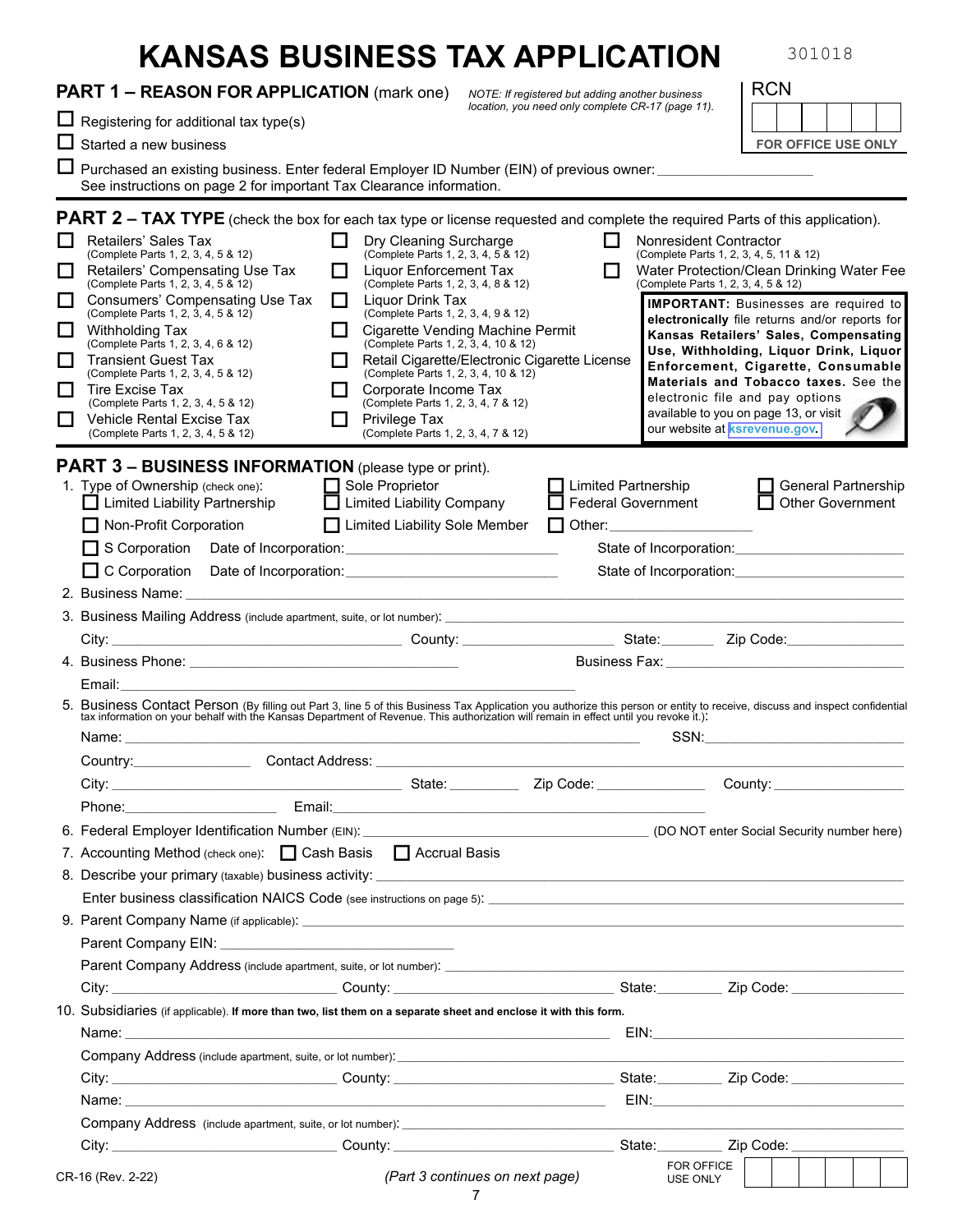| ENTER YOUR EIN: The contract of the contract of the contract of the contract of the contract of the contract of the contract of the contract of the contract of the contract of the contract of the contract of the contract o                                                                   | <b>OR</b> |                                           | SSN: Web and the contract of the contract of the contract of the contract of the contract of the contract of the contract of the contract of the contract of the contract of the contract of the contract of the contract of t |
|--------------------------------------------------------------------------------------------------------------------------------------------------------------------------------------------------------------------------------------------------------------------------------------------------|-----------|-------------------------------------------|--------------------------------------------------------------------------------------------------------------------------------------------------------------------------------------------------------------------------------|
| PART 3 – (continued)                                                                                                                                                                                                                                                                             |           |                                           |                                                                                                                                                                                                                                |
| 11. Have you or any member of your firm previously held a Kansas tax registration number? No I Yes If yes, list previous number or<br>name of business:                                                                                                                                          |           |                                           |                                                                                                                                                                                                                                |
|                                                                                                                                                                                                                                                                                                  |           |                                           |                                                                                                                                                                                                                                |
|                                                                                                                                                                                                                                                                                                  |           |                                           |                                                                                                                                                                                                                                |
|                                                                                                                                                                                                                                                                                                  |           |                                           |                                                                                                                                                                                                                                |
| PART 4 - LOCATION INFORMATION (If you have only one business location, complete Part 4. If you have more than one location,<br>complete Part 4 and form CR-17 for each additional location. This form is on page 11).                                                                            |           |                                           |                                                                                                                                                                                                                                |
|                                                                                                                                                                                                                                                                                                  |           |                                           |                                                                                                                                                                                                                                |
| 2. Business Location (include apartment, suite, or lot number): entitled and according to the control of the control of the control of the control of the control of the control of the control of the control of the control                                                                    |           |                                           |                                                                                                                                                                                                                                |
|                                                                                                                                                                                                                                                                                                  |           |                                           |                                                                                                                                                                                                                                |
|                                                                                                                                                                                                                                                                                                  |           |                                           |                                                                                                                                                                                                                                |
|                                                                                                                                                                                                                                                                                                  |           |                                           |                                                                                                                                                                                                                                |
| Enter business classification NAICS Code (see instructions on page 5):<br>Enter business classification NAICS Code (see instructions on page 5):                                                                                                                                                 |           |                                           |                                                                                                                                                                                                                                |
|                                                                                                                                                                                                                                                                                                  |           |                                           |                                                                                                                                                                                                                                |
| 6. Is your business engaged in renting or leasing motor vehicles? □ Yes □ No Are the leases for more than 28 days? □ Yes □ No                                                                                                                                                                    |           |                                           |                                                                                                                                                                                                                                |
|                                                                                                                                                                                                                                                                                                  |           |                                           |                                                                                                                                                                                                                                |
| If 3 rooms or less, do you have retail sales or rentals other than those included in the price of the sleeping accommodations? Thes Tho                                                                                                                                                          |           |                                           |                                                                                                                                                                                                                                |
| 8. Do you sell new tires and/or vehicles with new tires? $\Box$ Yes $\Box$ No Estimate your monthly tire tax (\$.25 per tire): \$                                                                                                                                                                |           |                                           |                                                                                                                                                                                                                                |
| 9. If you are a dry cleaner or laundry retailer, do you have satellite locations or agents in businesses not classified as a dry cleaning or laundry<br>facility? □ No □ Yes If yes, enclose a schedule with name, business type, address, city, state, and zip code of each satellite location. |           |                                           |                                                                                                                                                                                                                                |
| 10. Are you a public water supplier making retail sales of water delivered through mains, lines, or pipes? $\Box$ Yes $\Box$ No                                                                                                                                                                  |           |                                           |                                                                                                                                                                                                                                |
| 11. Do you make retail sales of motor vehicle fuels or special fuels? No S No S Yes If yes, you must also have a Kansas Motor Fuel<br>Retailers License. Complete and submit an application form MF-53 for each retail location.                                                                 |           |                                           |                                                                                                                                                                                                                                |
| <b>PART 5 - SALES TAX AND COMPENSATING USE TAX</b>                                                                                                                                                                                                                                               |           |                                           |                                                                                                                                                                                                                                |
| 1. Date retail sales/compensating use began (or will begin) in Kansas under this ownership: ______________                                                                                                                                                                                       |           |                                           |                                                                                                                                                                                                                                |
| 2. Do you operate more than one business location in Kansas? $\Box$ No<br>(page 11)) for each location in addition to the one listed in PART 4. Sales for all locations are reported on one return.)                                                                                             |           | $\Box$ Yes                                | If yes, how many? ______ (Complete a Form CR-17                                                                                                                                                                                |
| 3. Will sales be made from various temporary locations? $\Box$ Yes                                                                                                                                                                                                                               | l I No    |                                           |                                                                                                                                                                                                                                |
| 4. Do you ship or deliver merchandise to Kansas customers? Thes                                                                                                                                                                                                                                  | $\Box$ No |                                           |                                                                                                                                                                                                                                |
| 5. Do you purchase merchandise, equipment, fixtures and other items outside Kansas for your own use (not for resale) in Kansas on<br>which you are not charged a sales tax? $\Box$ Yes<br>l I No                                                                                                 |           |                                           |                                                                                                                                                                                                                                |
| 6. Estimate your annual Kansas sales or compensating use tax liability:                                                                                                                                                                                                                          |           |                                           |                                                                                                                                                                                                                                |
| $\Box$ \$400 and under (annual filer)<br>$\Box$ \$401 - \$4,000 (quarterly filer)                                                                                                                                                                                                                |           | $\Box$ \$4,001 - \$40,000 (monthly filer) |                                                                                                                                                                                                                                |
| □ \$40,001 and above (accelerated monthly filer)                                                                                                                                                                                                                                                 |           |                                           |                                                                                                                                                                                                                                |
| 7. If your business is seasonal, list the months you operate:                                                                                                                                                                                                                                    |           |                                           |                                                                                                                                                                                                                                |
| 8. Do you perform labor services in connection with the construction, reconstruction, or repair of commercial buildings or facilities?                                                                                                                                                           |           |                                           |                                                                                                                                                                                                                                |
| $\Box$ Yes<br>$\Box$ No                                                                                                                                                                                                                                                                          |           |                                           |                                                                                                                                                                                                                                |
| 9. Do you sell natural gas, electricity, or heat (propane gas, LP gas, coal, wood) to residential or agricultural customers? T Yes                                                                                                                                                               |           |                                           | l I No                                                                                                                                                                                                                         |
| 10. Are you a remote seller? (See instructions) T Yes<br>$\Box$ No                                                                                                                                                                                                                               |           |                                           |                                                                                                                                                                                                                                |
| 11. Are you a marketplace facilitator? (See instructions)<br>$\prod$ Yes                                                                                                                                                                                                                         | l I No    |                                           |                                                                                                                                                                                                                                |
| 12. As a marketplace facilitator, do you wish to report your retailer's compensating use tax collected from direct sales made by you separately                                                                                                                                                  |           |                                           |                                                                                                                                                                                                                                |
| from the tax you collected from sales you facilitated on behalf of market place sellers?                                                                                                                                                                                                         |           | $\Box$ Yes                                | $\Box$ No                                                                                                                                                                                                                      |

301118

8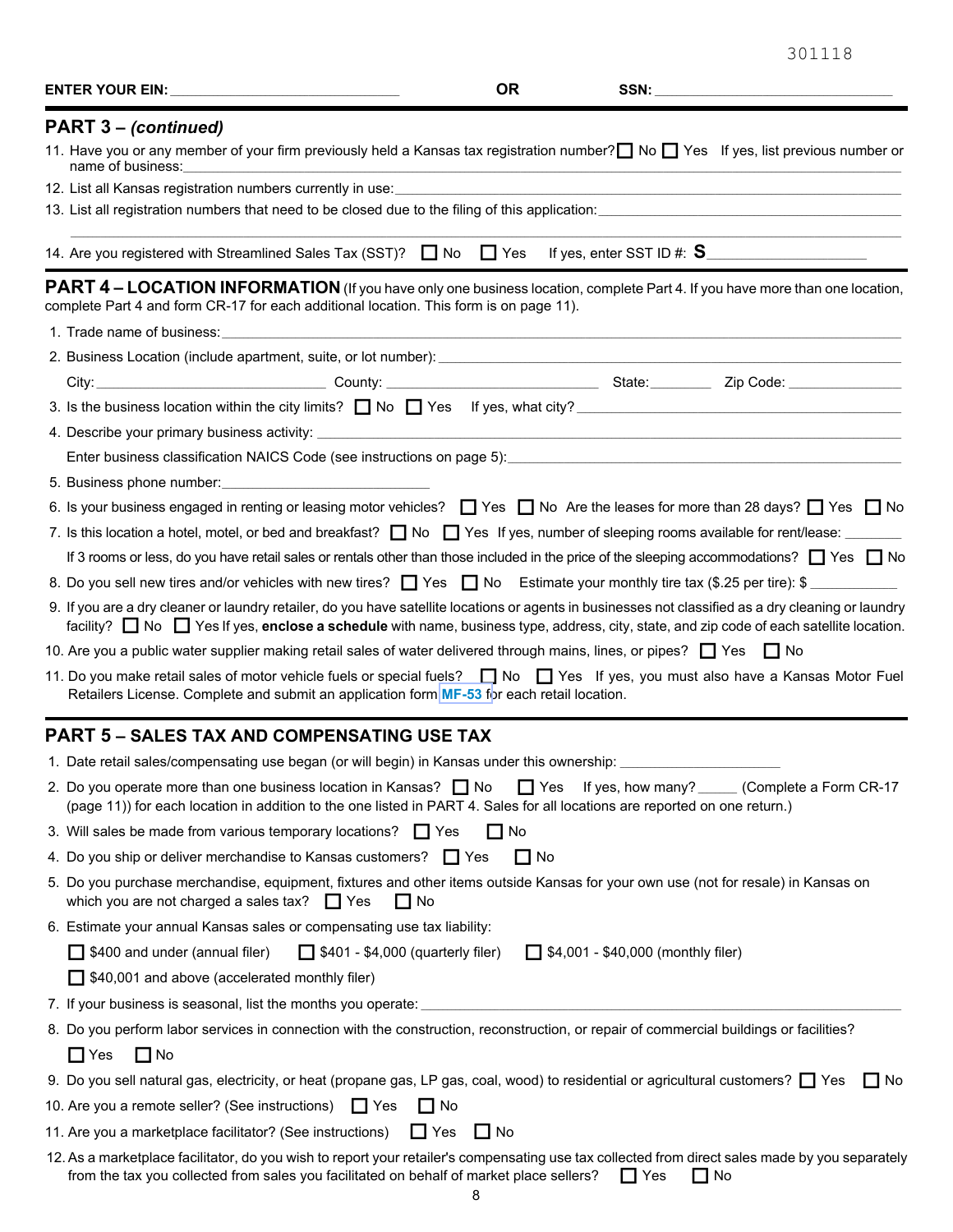|--|--|

|                                                                      |                                                                                                                                                                                                                            | <b>OR</b>                                                                                                                                                                                                                                                                                                                                                                                                                                                                                                                                                                                                        |                                                                             |                                                                  |  |  |  |
|----------------------------------------------------------------------|----------------------------------------------------------------------------------------------------------------------------------------------------------------------------------------------------------------------------|------------------------------------------------------------------------------------------------------------------------------------------------------------------------------------------------------------------------------------------------------------------------------------------------------------------------------------------------------------------------------------------------------------------------------------------------------------------------------------------------------------------------------------------------------------------------------------------------------------------|-----------------------------------------------------------------------------|------------------------------------------------------------------|--|--|--|
| <b>PART 6 - WITHHOLDING TAX</b>                                      |                                                                                                                                                                                                                            |                                                                                                                                                                                                                                                                                                                                                                                                                                                                                                                                                                                                                  |                                                                             |                                                                  |  |  |  |
|                                                                      |                                                                                                                                                                                                                            | 1. Date you began making payments subject to Kansas withholding:<br>2. Estimate your annual Kansas withholding tax: □ \$200 and under (annual filer)                                                                                                                                                                                                                                                                                                                                                                                                                                                             | $\Box$ \$201 to \$1,200 (quarterly filer)                                   |                                                                  |  |  |  |
| $\Box$ \$1,201 to \$8,000 (monthly filer)                            |                                                                                                                                                                                                                            | □ \$8,001 to \$100,000 (semi-monthly filer) □ \$100,001 and above (quad-monthly filer)                                                                                                                                                                                                                                                                                                                                                                                                                                                                                                                           |                                                                             |                                                                  |  |  |  |
|                                                                      |                                                                                                                                                                                                                            | 3. If your withholding reports and returns are prepared by a payroll service, complete the following information about the payroll company:                                                                                                                                                                                                                                                                                                                                                                                                                                                                      |                                                                             |                                                                  |  |  |  |
|                                                                      |                                                                                                                                                                                                                            |                                                                                                                                                                                                                                                                                                                                                                                                                                                                                                                                                                                                                  |                                                                             |                                                                  |  |  |  |
|                                                                      |                                                                                                                                                                                                                            | City: 2ip Code: 2011 County: 21 County: 21 County: 21 County: 21 County: 21 Code: 21 Code: 21 Code: 21 Code: 2                                                                                                                                                                                                                                                                                                                                                                                                                                                                                                   |                                                                             |                                                                  |  |  |  |
|                                                                      | 4. Did you hire a home health provider; commonly referred to as a Financial Management Service (FMS), to report withholding for this<br>registration? No Yes If yes, provide name and Employer ID Number (EIN) of the FMS. |                                                                                                                                                                                                                                                                                                                                                                                                                                                                                                                                                                                                                  |                                                                             |                                                                  |  |  |  |
|                                                                      |                                                                                                                                                                                                                            |                                                                                                                                                                                                                                                                                                                                                                                                                                                                                                                                                                                                                  |                                                                             |                                                                  |  |  |  |
| 4. Check type of tax year:<br><b>PART 8 - LIQUOR ENFORCEMENT TAX</b> | 2. Check type of license: 4. Retail Liquor Store<br>Farm Winery/Outlet                                                                                                                                                     | 2. Name and EIN you will use to report federal income/expenses (if different than what is reported in PART 3, questions 2 and 6):<br>3. If your business is a financial institution, check the appropriate box: $\Box$ Bank $\Box$ Savings and Loan<br>□ Calendar Year □ Fiscal Year If fiscal year, provide year-end date: Month ______Day ______<br>5. If your business is a cooperative or political subdivision, check the appropriate box: $\Box$ Cooperative<br>$\Box$ Distributor<br>Special Order Shipping<br>3. Will you be selling other goods or services in addition to alcoholic liquor? $\Box$ Yes | Microbrewery or Microdistillery<br>Farmers Market Sales Permit<br>$\Box$ No | <b>Political Subdivision</b><br>$\prod$ Producer<br>$\Box$ Other |  |  |  |
| <b>PART 9 - LIQUOR DRINK TAX</b>                                     |                                                                                                                                                                                                                            |                                                                                                                                                                                                                                                                                                                                                                                                                                                                                                                                                                                                                  |                                                                             |                                                                  |  |  |  |
| 1. Date of first sales of alcoholic beverages:                       |                                                                                                                                                                                                                            |                                                                                                                                                                                                                                                                                                                                                                                                                                                                                                                                                                                                                  |                                                                             |                                                                  |  |  |  |
| 2. Check type of license:                                            | Class "A" or "B" Club                                                                                                                                                                                                      | Public Venue                                                                                                                                                                                                                                                                                                                                                                                                                                                                                                                                                                                                     | Caterer                                                                     | Producer                                                         |  |  |  |
|                                                                      | Hotel or Hotel/Caterer                                                                                                                                                                                                     | Drinking Establishment                                                                                                                                                                                                                                                                                                                                                                                                                                                                                                                                                                                           | Drinking Establishment/Caterer                                              | Other<br>- 1                                                     |  |  |  |
|                                                                      |                                                                                                                                                                                                                            | <b>PART 10 - CIGARETTE TAX AND CONSUMABLE MATERIAL TAX</b><br>1. Do you make retail sales of regular and/or electronic cigarettes over-the-counter, by mail, by phone, or over the internet?<br>If yes, you must enclose with this application a check or money order for \$25 for each location and provide your email or Web page address:                                                                                                                                                                                                                                                                     |                                                                             | Yes<br>IINo<br>l I                                               |  |  |  |

- 2. If you sell regular cigarettes (not e-cigarettes), provide the name of your wholesaler(s):
- 3. If you sell electronic cigarettes, provide the name of your wholesaler(s):
- 4. Will you be the operator of cigarette vending machines?  $\Box$  No  $\Box$  Yes If yes, **enclose** form [CG-83](https://www.ksrevenue.org/pdf/cg83.pdf) listing the machine brand name and serial number for each machine, along with the DBA name and location address where each machine will be located. Also **enclose** a check or money order for **\$25** for **each machine**.
- 5. Name of the company/corporation with whom you have a fuel supply agreement/retailing agreement (e.g., Shell, BP, Phillips 66, Conoco):

 $\Box$  . The contribution of the contribution of the contribution of the contribution of the contribution of the contribution of the contribution of the contribution of the contribution of the contribution of the contributi

<sup>6.</sup> If you are a distributor or manufacturer of consumable material, or if you are a retailer who sells consumable material on which the consumable material tax has not been paid, you must complete and submit form **[EC-1, Application for Consumable Material Tax](https://www.ksrevenue.org/pdf/ec1.pdf)  [Registration](https://www.ksrevenue.org/pdf/ec1.pdf)**, to the Department of Revenue.